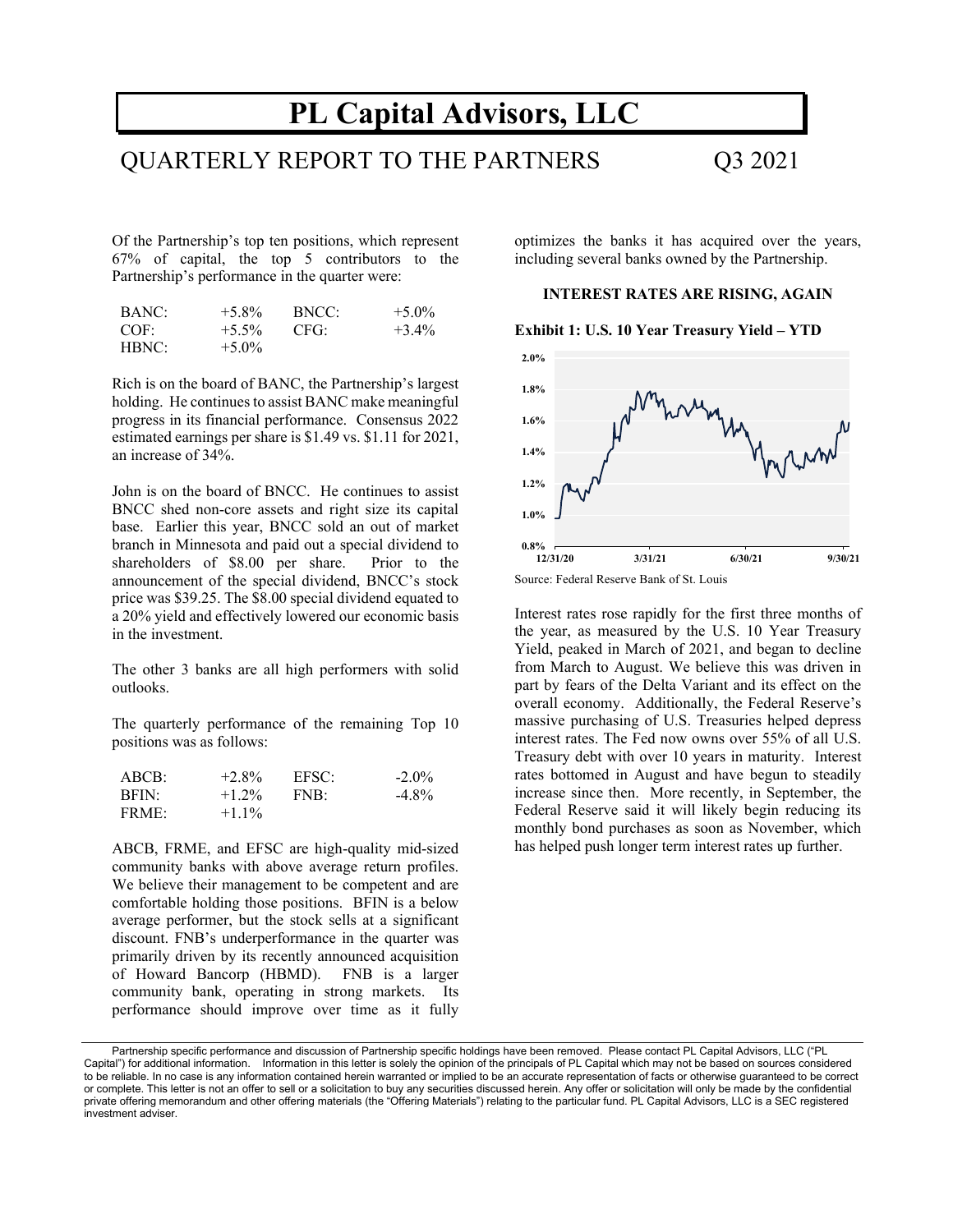

**Exhibit 2: U.S. 10 Year Treasury less U.S. 2 Year Treasury** 

Source: Federal Reserve Bank of St. Louis

While long-term rates have begun to rise, short-term rates have remained low given the Federal Reserve's current  $0 - 0.25\%$  short-term interest rate target. The increasing 'steepness' of the yield curve, as shown in Exhibit 2, tends to provide a favorable environment for bank stocks and increases the buying activity from broad market participants, or 'generalists', of bank stocks.

# **FUNDAMENTAL IMPROVEMENTS IN BANK QUALITY NOT YET REFLECTED IN BANK VALUATIONS**

**Exhibit 3: Price / Tangible Book Value (12/31/19 vs. 9/30/21)** 



Source: S&P Capital IQ

Despite the pandemic, the top ten banks in the Partnership's portfolio increased tangible book value per share by a median 12%, from year end 2019 to Q3 2021. Despite proving their ability to perform during the pandemic, seven of ten still trade at lower price-totangible book multiples today than year end 2019. The greatest differentials include EFSC (34% points), HBNC (30% points), FNB (27% points), and FRME (17% points). Over time, the increased tangible capital will produce higher earnings per share, resulting in improved stock price performance. Additionally, the banks will return a portion of that capital to shareholders through increased dividends and share repurchases. Some of these banks will merge with larger banks which will benefit from increased earnings and efficiencies.

#### **BANK M&A IS BACK!!**

Bank mergers as measured by deal value are now tracking to their highest levels since the great financial crisis, an amazing recovery given that the pandemic has not gone away. The month of September alone saw 20 bank deals and four branch sales announced, including three deals over \$1.0 billion in deal value. According to a recent article in the Wall Street Journal, banks have announced more than \$54 billion in deals through September versus just \$17 billion in mergers this time last year.

Two of the Partnership's banks announced their intent to be acquired in 3Q 2021:

In July, Tennessee based, **Reliant Bancorp, Inc. (RBNC)** announced it was being acquired by Georgia based United Community Banks, Inc. (UBSI) for \$517 million, or \$30.58 per share. The announced deal value equated to 194% of RBNC's tangible book value. The transaction is expected to be 8.5% accretive to UBSI's 2023 estimated earnings per share. For the Partnership, this deal is the ever sought-after 'double-dip.' We received RBNC common shares when RBNC acquired the Partnership's interest in First Advantage Bancorp (FABK) in April 2020, the first 'dip.' And now RBNC is being acquired by UBSI, the second 'dip.'

In July, Chicago based **Royal Financial, Inc. (RYFL)**  announced it was being acquired by Indiana-based Finward Bancorp (FNWD) in a mix of cash and stock totaling \$52.9 million at the time of deal announcement. The transaction is expected to be 25% accretive to FNWD's estimated earnings per share in the first full combined year. The Partnership and its PL Capital affiliates own approximately 9.6% of RYFL and we have a third-party director on the Board. We like Finward's prospects and are likely to hold the position and have added to it since the deal was announced.

## **ADDITIONAL NOTEWORTHY PARTNERSHIP ACTIVITY**

In August, we filed a Schedule 13D/A with the Securities and Exchange Commission disclosing a material amendment to our 2016 Settlement Agreement with Old Point Financial Corporation (OPOF). The amended Agreement permits PL Capital and its affiliates, in aggregate, to acquire up to 14.9% of OPOF's common stock. The Partnership and its PL Capital affiliates currently own approximately 9.9% of OPOF. OPOF is a chronic under-earner, and we are working with management to increase financial performance. Fortunately, despite its below average operating metrics, it has significant franchise value because of its attractive location in VA. You may recall that we also have a third-party director on OPOF's board.